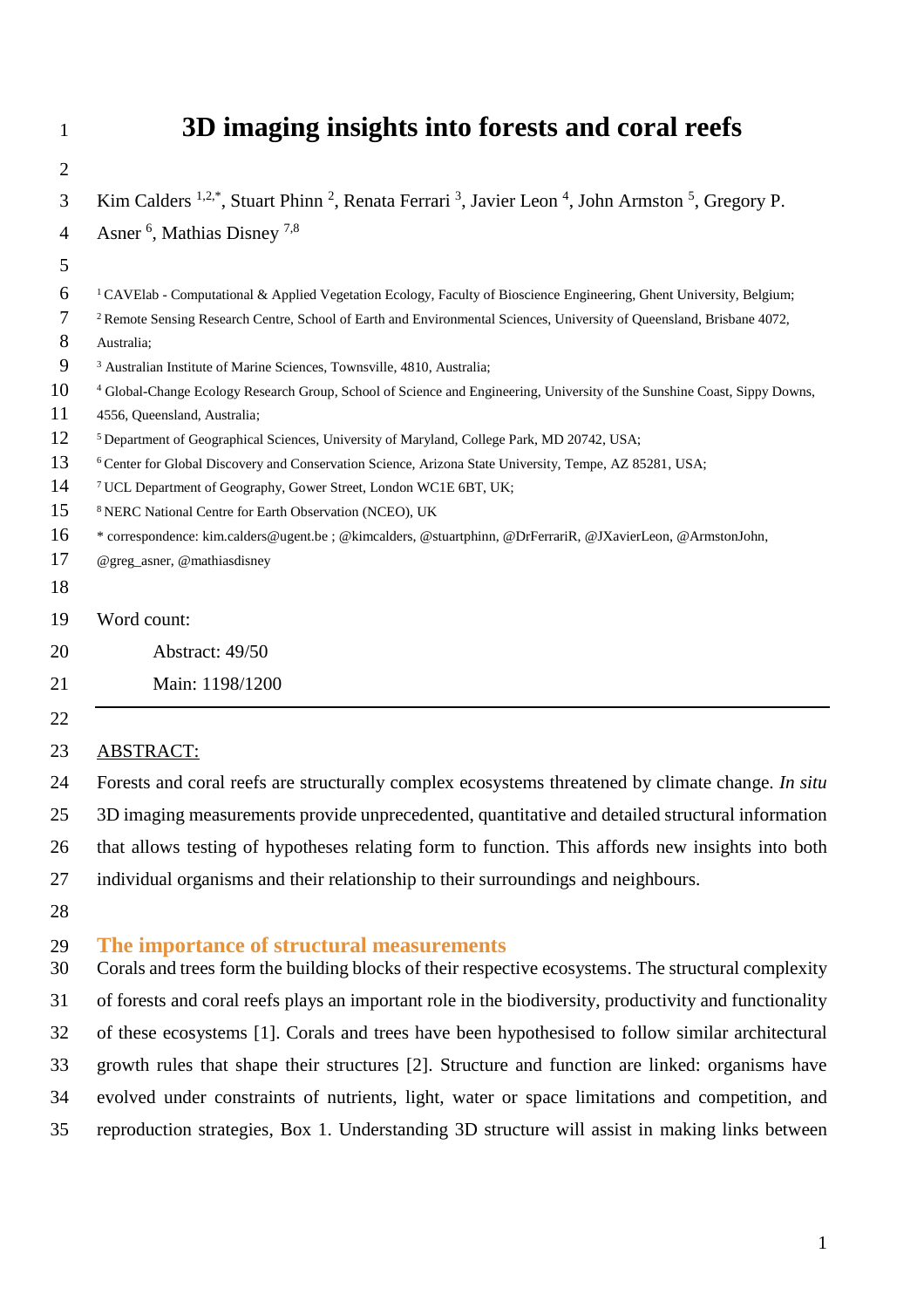structure and function that are needed to develop a general theory of ecosystem assembly and function [3].

 New *in situ* 3D structural measurements from terrestrial LiDAR and Structure-from-Motion (SfM) analysis of digital photography enable precise, accurate and comprehensive structural measurements. These measurements have already provided unique insights into forests and coral reef ecosystems [3,4], but it is only now that analytical processing methods are sufficiently mature to assist in understanding functional-structural relationships by testing hypotheses relating form and function. Critically, these improved measurement approaches will allow more accurately defined baseline mapping and quantitative monitoring. When combined with traditional ecological and physiological knowledge, along with airborne or satellite remote sensing, such *in situ* observations can revolutionise how we monitor and manage forest and coral reef ecosystems in a changing climate.

### *In situ* **monitoring of 3D ecosystem structure**

 Before the 1980s, the structure of ecosystems was often represented qualitatively and often only in 2D, e.g. via the hand-drawn architectural models of trees and corals [2]. Representing inherently 3D structural properties in 1D or 2D can help simplify analysis, but also implies a loss of information of the ecosystem that may be vital for a proper understanding of key ecological services [1]. Attempts to collect detailed 3D data were often invasive, such as the felling of trees or the use of chain-and-tape methods in coral reefs.

 Non-invasive *in situ* 3D imaging technologies either use direct measurements using LiDAR (Light Detection and Ranging, also called laser scanning) or through indirect Structure-from-Motion measurements derived from overlapping images (figure 1). SfM has existed since the late 1970s, but advances in data collection via drones, autonomous underwater vehicles and even handheld cameras have driven software developments, processing speed and robustness to extract 3D information from the images [5,6]. LiDAR and SfM sensors have become significantly cheaper, democratizing access to data. Further advancements in systematic surveys methods have removed the need for high-end navigation and controls, enabling precise georeferencing and site revisits for monitoring [7]. This resulted in new applications, such as quantifying precise loss of ecosystems or habitat by acute disturbance events. New developments in terrestrial LiDAR techniques in the last decade have led to new advances for the *in situ* measurement of individual tree and forest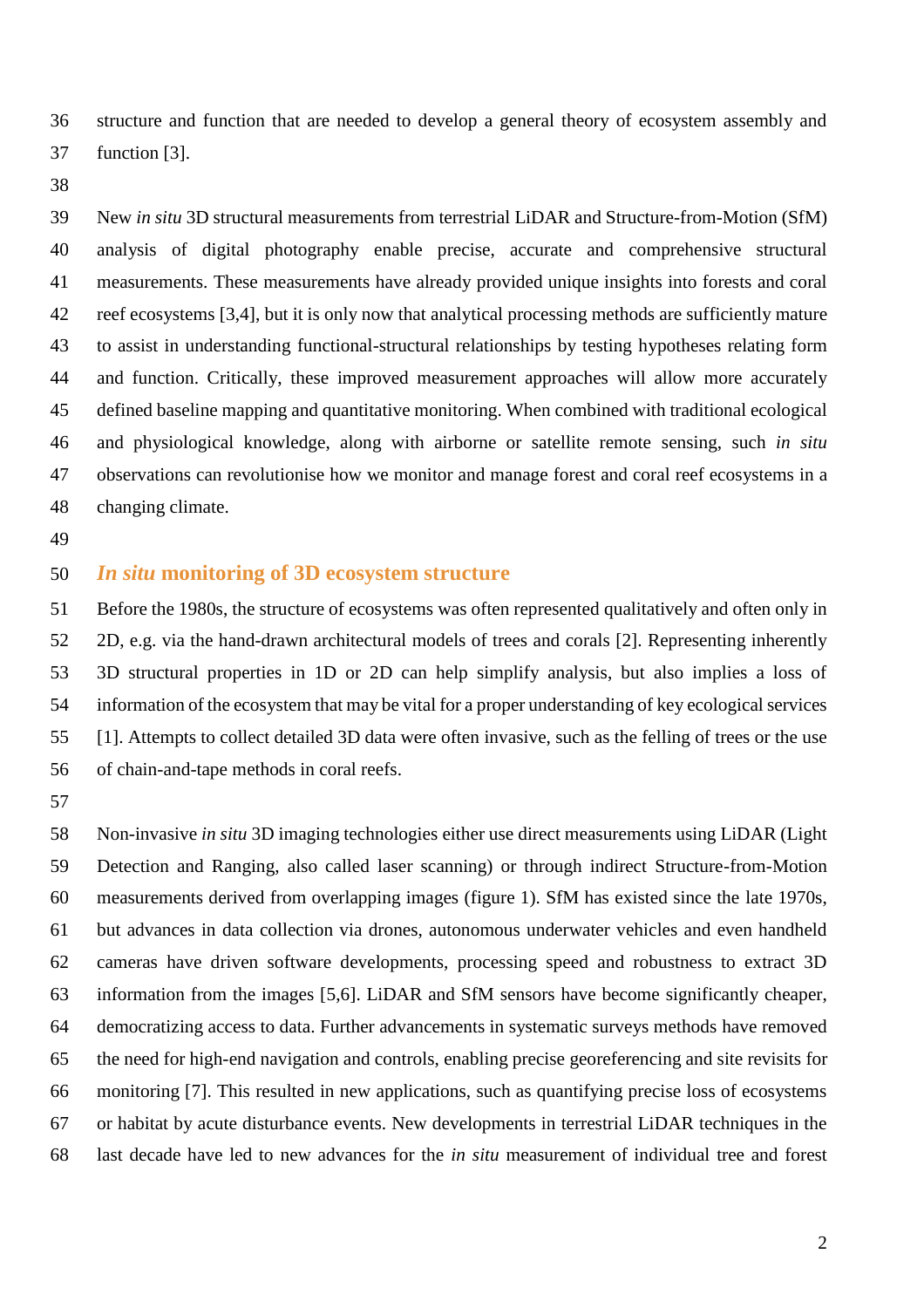structure, Figure 1. Whereas the initial focus was on complementing and improving forest inventories [8], it is only now that we see the use of 3D architecture as model-input to understand e.g. wind damage in forests [9]. However, the relative novelty of such detailed 3D structural data means there is a long way to go to understand how best to unlock their full potential or make reliable comparisons at multiple sites [10]. Bottlenecks include reliable extraction of small structural elements (e.g. tips of tree branches), automation and robustness of methods and reliable point cloud classification. LiDAR applications for subsea fine-scale structural assessments of coral reefs are limited so far because of power requirements (water attenuates the LiDAR signal) and scattering from particles in the water (more data noise).

### **Ecosystem structure and climate change**

 Three-dimensional *in situ* information from forests and coral reefs could play a key role in understanding how ecosystems are changing. First, basic structural measurements of a tree or a coral colony are often used to quantify presence and provide population and demographic parameters. Second, aggregated structural measurements provide a topological understanding of structure, which relates to their functioning. Third, the structure of trees and corals directly relates to habitat suitability and interactions with other species [4].

 Ecosystem structure and climate are closely linked: changes in climate lead directly to physical changes in ecosystem structure and vice versa. For example, the 2010 Amazon drought event lead to 2.2 Pg carbon committed emissions due to increased tree mortality, as well as subsequent impacts on forest composition and resilience [11]. Large trees are more vulnerable to droughts [12], but currently also have the largest uncertainties associated with their biomass estimates [8], making it difficult to define optimal climate mitigation actions. Similarly, ocean warming has caused global-scale bleaching and catastrophic mortality in corals.

#### **The way forward**

 Extreme climate events are impacting forests and coral reefs. The complementarity between fine- scale 3D *in situ* data and measurements over larger areas will be a catalyst for advancing our understanding of ecosystem functioning. *In situ* measurements provide the finest detail, but generally lack the spatial coverage that is required to understand ecosystem functioning: linking "smaller-area-higher-detail" with "larger-area-lower-detail" data will assist in understanding local ecosystem processes regionally and globally.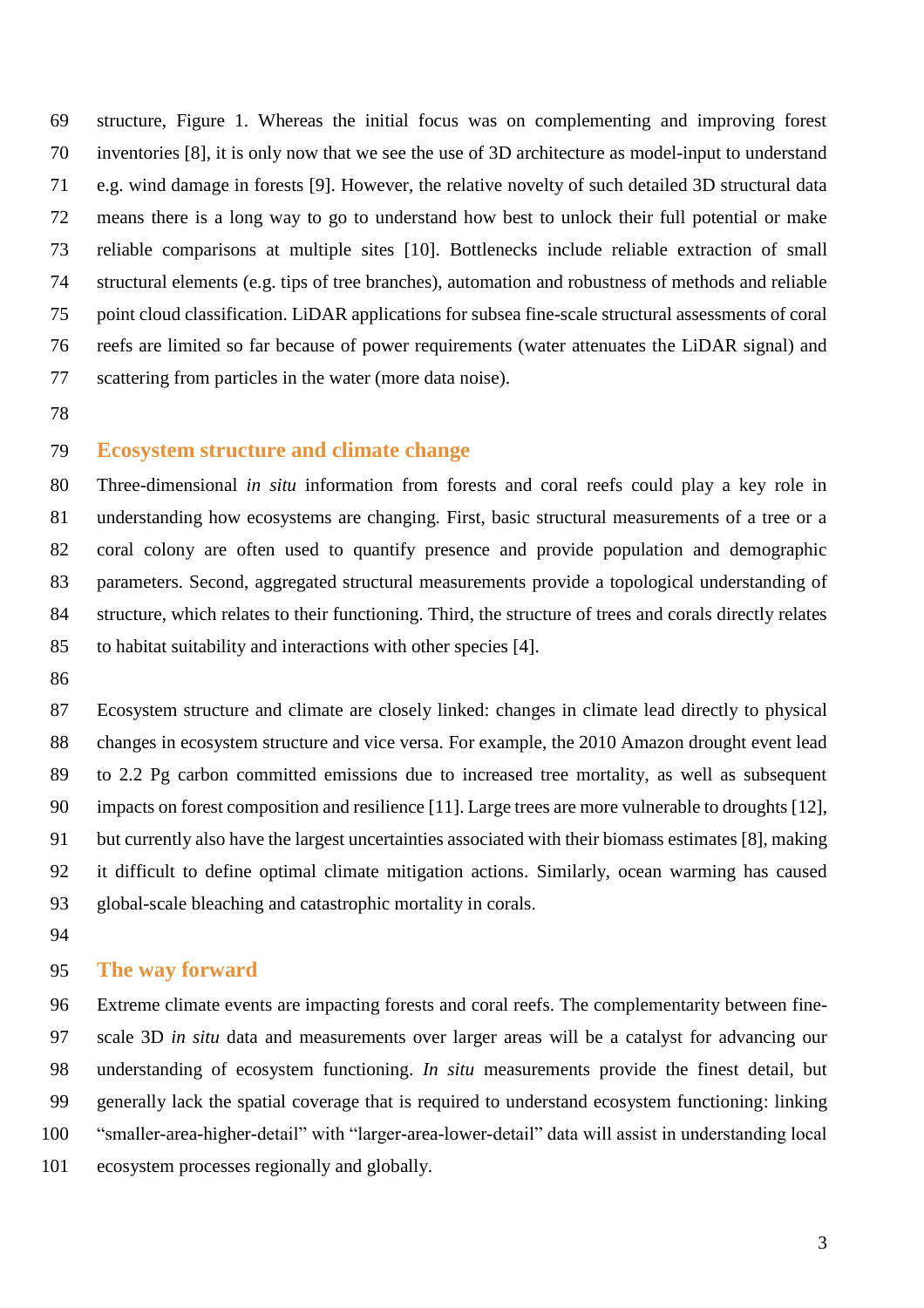3D data at regional scales, primarily from airborne LiDAR, are often already available but limited due to low temporal frequency and uncertain *in situ* data. These regional datasets are often commissioned by national mapping or environmental agencies for purposes other than forest or coral reef monitoring, but can provide wall-to-wall spatial coverage (albeit aggregated over the data acquisition time). Increased public availability of these data will help to rapidly upscale our understanding of vulnerable ecosystems. Some countries already make such data available, but often with limited or no metadata or quality information.

 A range of new purpose-built space missions just launched or planned will estimate the structure and carbon of forests at global scales, and new initiatives aim to create global coral reefs maps that can serve as baseline maps to monitor short-term changes. The success of these missions will be directly related to ground calibration in which advancements in 3D monitoring will be important. To successfully combine observations across scale domains, a quality assessment framework will be essential. Measurement uncertainty will propagate through the upscaling chain from individuals to communities to global datasets. To understand the uncertainty of satellite estimates of aboveground biomass, for example, requires quantified uncertainty of carbon storage at tree level, as well as how these individual uncertainties aggregate at plot and continental scales. The recognition of terrestrial laser scanning for measuring detailed 3D vegetation structure in the most recent IPCC national greenhouse gas reporting guidelines is a step in the right direction for reaching international standards on quantified uncertainties.

 Most of the processing methods for fine-scale 3D data are modified from methods that were originally designed for less spatially explicit data. A key question that remains is: are we using algorithms that are fit-for-purpose to exploit the full potential of these *in situ* data? Data measurement has matured significantly over the years, but active restoration approaches require a close integration between management practices and research. The relative low-cost and ease of data acquisition will allow further analysis of structure-function relationships with detailed 4D 130 data, with time being the  $4<sup>th</sup>$  dimension. Such approaches will improve our knowledge of forest growth dynamics or coral reef recovery by combining detailed structural metrics with ecosystem models.

- 
-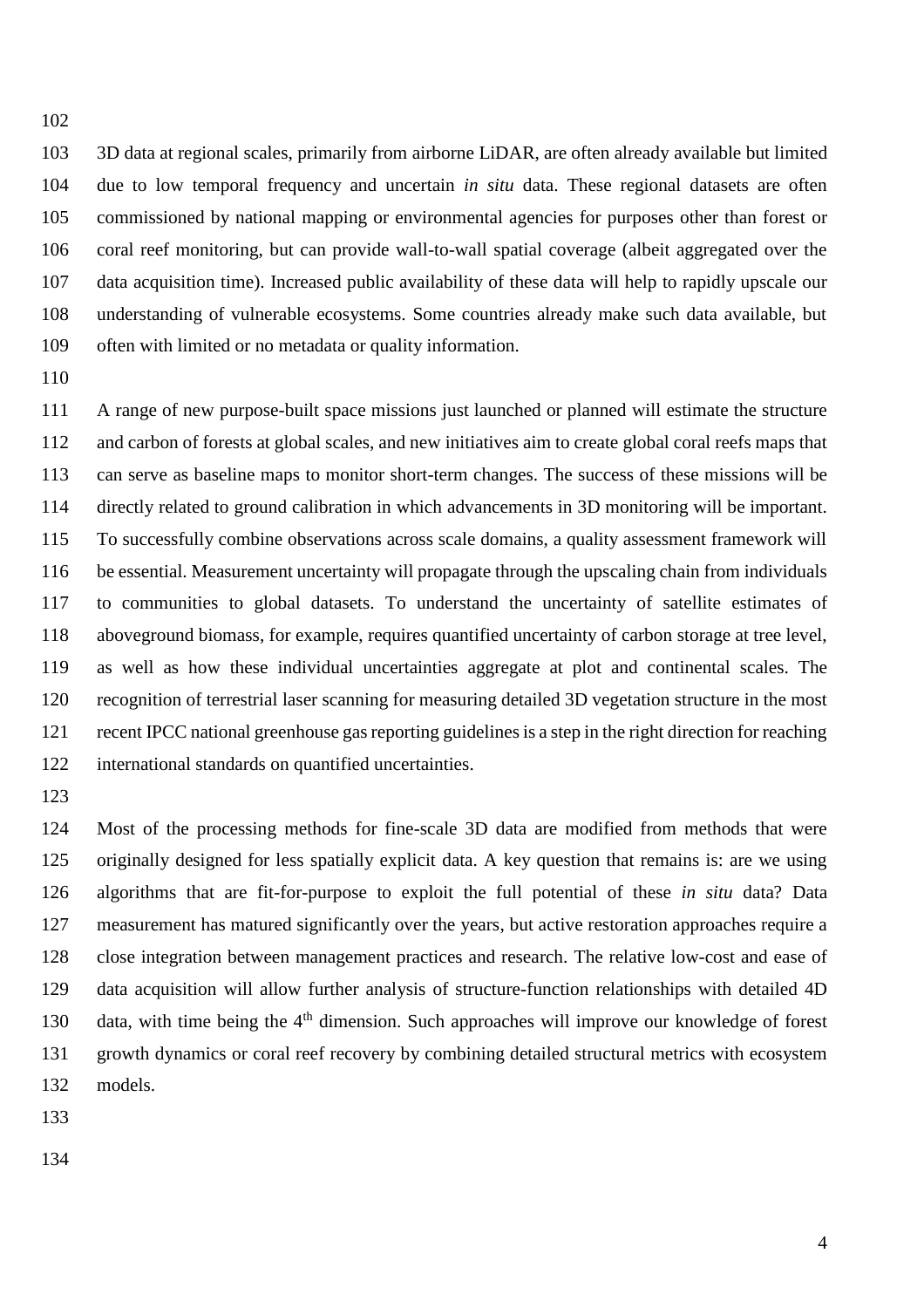# **REFERENCES**

- [1] Burns J H R, *et al.* (2015) Integrating structure-from-motion photogrammetry with geospatial
- software as a novel technique for quantifying 3D ecological characteristics of coral reefs. *PeerJ*
- 3:e1077
- [2] Dauget J M (1991) Application of tree architectural models to reef-coral growth forms. *Mar Biol* 11:157-165
- [3] Verbeeck H, *et al.* (2019) Time for a plant structural economics spectrum. *Front For Glob Change* 2:43.
- [4] Ferrari R., *et al.* (2018). Habitat structural complexity metrics improve predictions of fish
- abundance and distribution. *Ecography*, 41(7), 1077-1091.
- [5] Leon, J. X., *et al.* (2015) Measuring coral reef terrain roughness using 'Structure-from-
- Motion' close-range photogrammetry. *Geomorphology* 242, 21-28.
- [6] Smith, M.W., *et al.* (2015) Structure from motion photogrammetry in physical geography.
- *Prog. Phys. Geogr.* 40, 247–275.
- [7] Pizarro, O., *et al.* (2017). A simple, fast, and repeatable survey method for underwater visual
- 3D benthic mapping and monitoring. *Ecol Evol* 7, 1770-1782.
- [8] Calders K, *et al.* (2015) Nondestructive estimates of above-ground biomass using terrestrial
- laser scanning. *Methods Ecol Evol* 6:198-208.
- [9] Jackson, T., *et al.* (2019) A New Architectural Perspective on Wind Damage in a Natural
- Forest. *Front For Glob Change* 1:13.
- [10] Duvall M S, *et al.* (2019). Collapsing Complexity: Quantifying Multiscale Properties of Reef
- Topography. *J Geophys Res-Oceans* 124:5021-5038.
- [11] Lewis S L, *et al.* (2011) The 2010 Amazon drought. *Science* 331:554-554.
- [12] Bennett A, *et al.* (2015) Larger trees suffer most during drought in forests worldwide. *Nat*
- *Plants*. 1:15139.
- 
-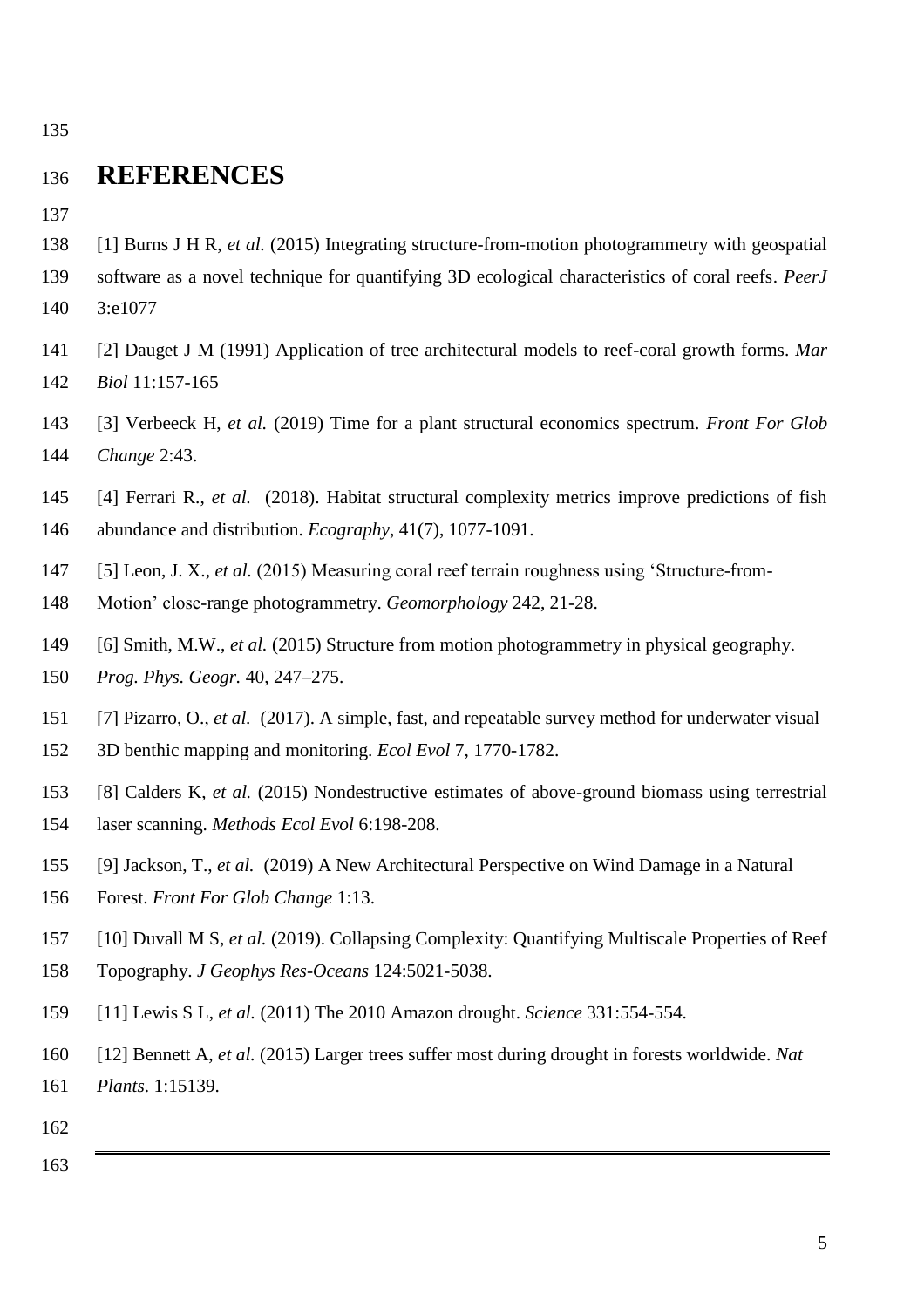- **Box 1: Definition of structural measurements**.
- 

 *Structure* is the spatial arrangement of the basic components of a system. Within this context, structural measurements refer to both individuals (trees and corals), as well as their aggregated communities of forest and coral reef ecosystems. Structural measurements for trees include: tree height, canopy width, diameter at breast height, leaf and branch angle distribution and all aspects of biomass. These measurements can be made for individual trees as well as aggregate or average measurements at plot level. Structural measurements for corals include both colony height and width, while change in height per unit horizontal segment is termed rugosity or roughness. Rugosity is widely accepted as a measure of habitat complexity [1]. Structural parameters of forests and coral reefs are used in their baseline inventory and taxonomic mapping, and for regular field-based monitoring. The main advantages of terrestrial LiDAR and Structure-from-Motion measurements over traditional *in situ* manual measurements are their increased accuracy, precision, certainty, repeatability and traceability. Traceability is defined as the chain of steps taken from raw data to derived structural metric. This is an important process in establishing reliable baseline scenarios of structure with quantified uncertainties that are required to quantify structural change over time.

## **Figure 1: New in situ 3D technologies provide unprecedented insights into the place of individual trees and corals in forests and reefs.**

 (top) Left panel: A 3D render of Lagoon Reef, far northern Great Barrier Reef, Australia, derived from Structure-from-Motion algorithms applied to overlapping hand-held camera images collected in the field [5]. Right panel: Deriving quantitative structural measurements from in situ 3D data. Rugosity, or relative variation in height per unit distance (in 0.25 m pixels ) of Lagoon Reef, far northern Great Barrier Reef, Australia. (bottom) 3D complexity of a 1 hectare tropical savanna in Litchfield (Northern Territory, Australia)

 captured using terrestrial LiDAR. Left panel: The colours represent canopy height (blue = 0 m, red  $\geq$  25 m). Right panel: Derived plant area volume density as a function of canopy height (in 1 m height bins). This structural metric tells us how the volume of leaf and branch material is distributed with height in the canopy.